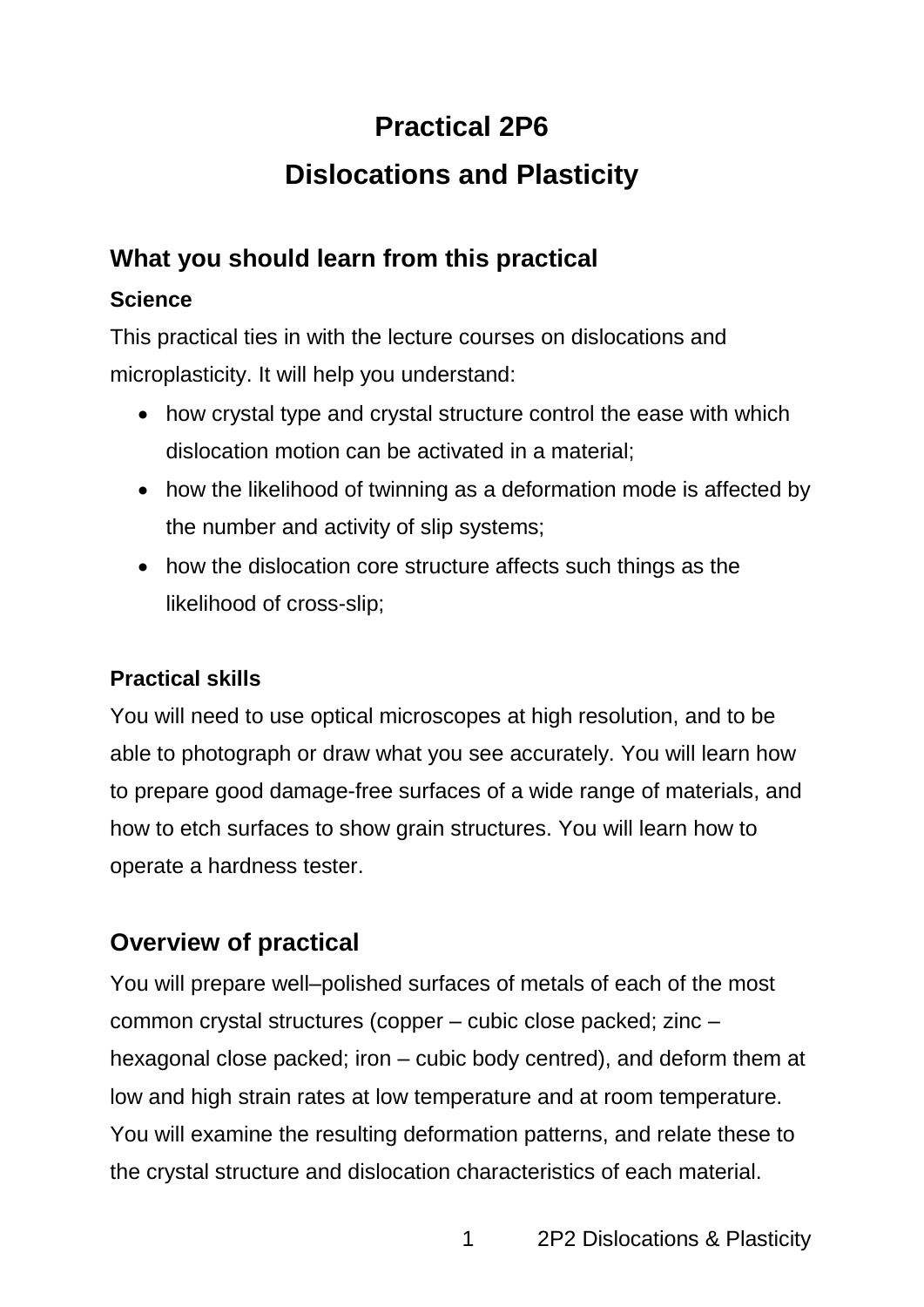## **Experimental details**

In each group, divide the polishing of metal surfaces between you. All specimens should be examined, discussed and photographed by all members of the group.

#### **Metals:**

#### **Preparation**

The metal samples must have parallel ends, or the hardness testing and punch testing will be very difficult. To achieve this, grind one side, then the other, with the smaller diameter copper and steel specimens mounted in the holders.

Each sample should now be polished on one surface to give a surface as strain - free as possible. The experiments will not work if the polishing is not good enough. This can be done simply by careful diamond polishing. Holders are provided for keeping the samples level; using these will make the polishing much quicker and more certain. Make sure you check the state of the surfaces frequently using the microscopes. Polishing should take no more than a few minutes for each stage. The Demonstrators will explain polishing procedures to you.

### **Etching**

The etchants used contain acids and must be used with due care in a fume cupboard.

Polished specimens should be very lightly etched to show grain boundaries. Use 2% Nital for the iron, and FeCl<sub>3</sub> for the copper. If the etching produces a rough surface, re-polish using  $1\mu$ m and  $1/4\mu$ m pastes and then re-etch more carefully.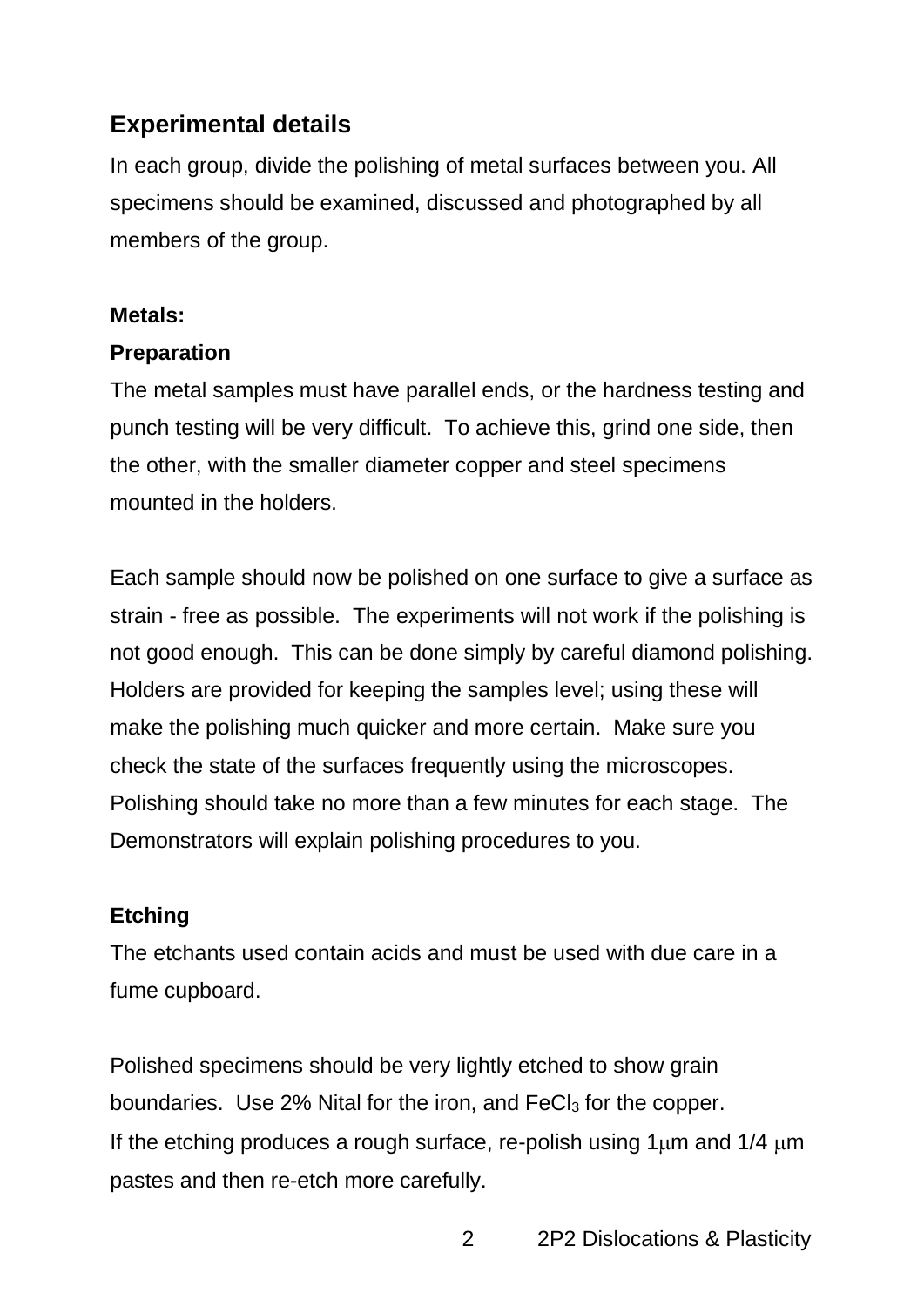#### **Deformation**

Low strain rate deformation is done using a hardness tester, at a load of 3kg. The Demonstrators will show you how to use it. Make a mark on the edge of the specimen so you know where the indent is to be found.

High strain deformation is done using a punch and hammer. Make this test a couple of mm away from the room – temperature indentation (close enough to identify it as the room temperature test, far enough away that the deformation zones do not overlap). Be careful not to scrape the punch over the metal surface.

#### **Liquid nitrogen temperature deformation**

Wear safety glasses and exercise care when handling liquid nitrogen and cold specimens. On no account hold or touch cold specimens directly. Two people will be needed – one to manipulate the specimen and one to do the testing.

Wrap each specimen round with wire, leaving the top and bottom surfaces free, and with a  $30 - 40$  cm long tail for handling. Put each specimen in the nitrogen flask and wait until the violent bubbling stops. Withdraw each specimen in turn, and use tongs to place it on the platen of the hardness tester, so that an unused area of specimen is under the indenter. Make an indentation and replace the specimen in the liquid nitrogen.

Now take each specimen out in turn, and use tongs to place on a solid base, and make a punch indentation in an unused area.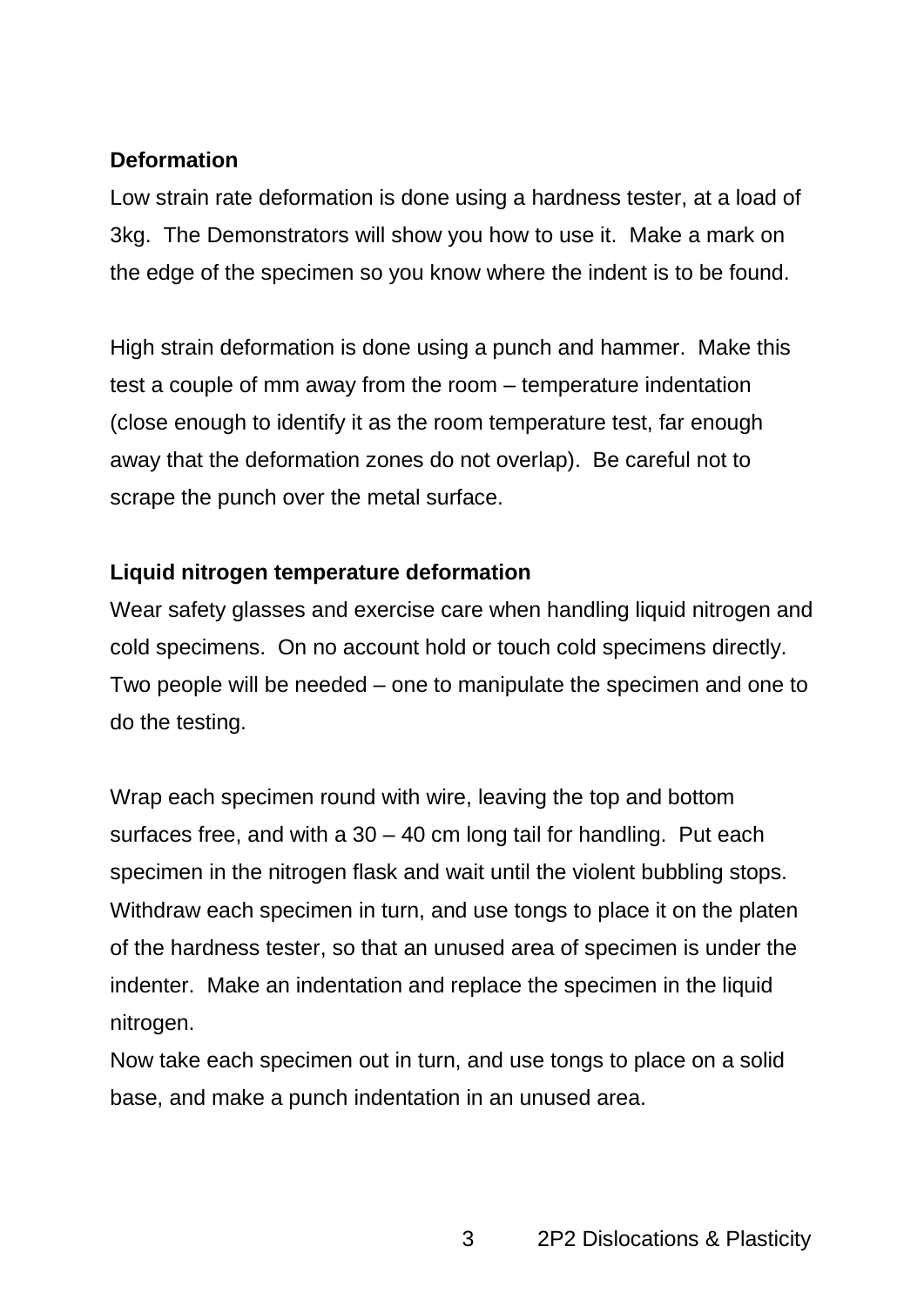## **Observation**

The surface should be examined in the optical microscope. Measure the sizes of the room temperature and liquid nitrogen temperature indentations, and calculate the hardness of each material at the two temperatures.

If there is a problem with any of the indents (large scratch, punch slipped, punch hit too hard etc.) then repeat the test. The test does not take long compared to the sample preparation and microscopy.



Convert the hardness numbers to yield stresses,  $\sigma_y$  in MPa, (remembering to convert kgf to N) and using the result that for most metals,  $H \approx 3\sigma_v$ .

Now look at the deformation patterns around each type of indentations. Strains and strain rates will be highest close to the indentations, decreasing with distance from the indentations into undeformed material. Identify slip lines (where slip planes have met surface, and thus where the emergence of dislocations has given visible slip steps), deformation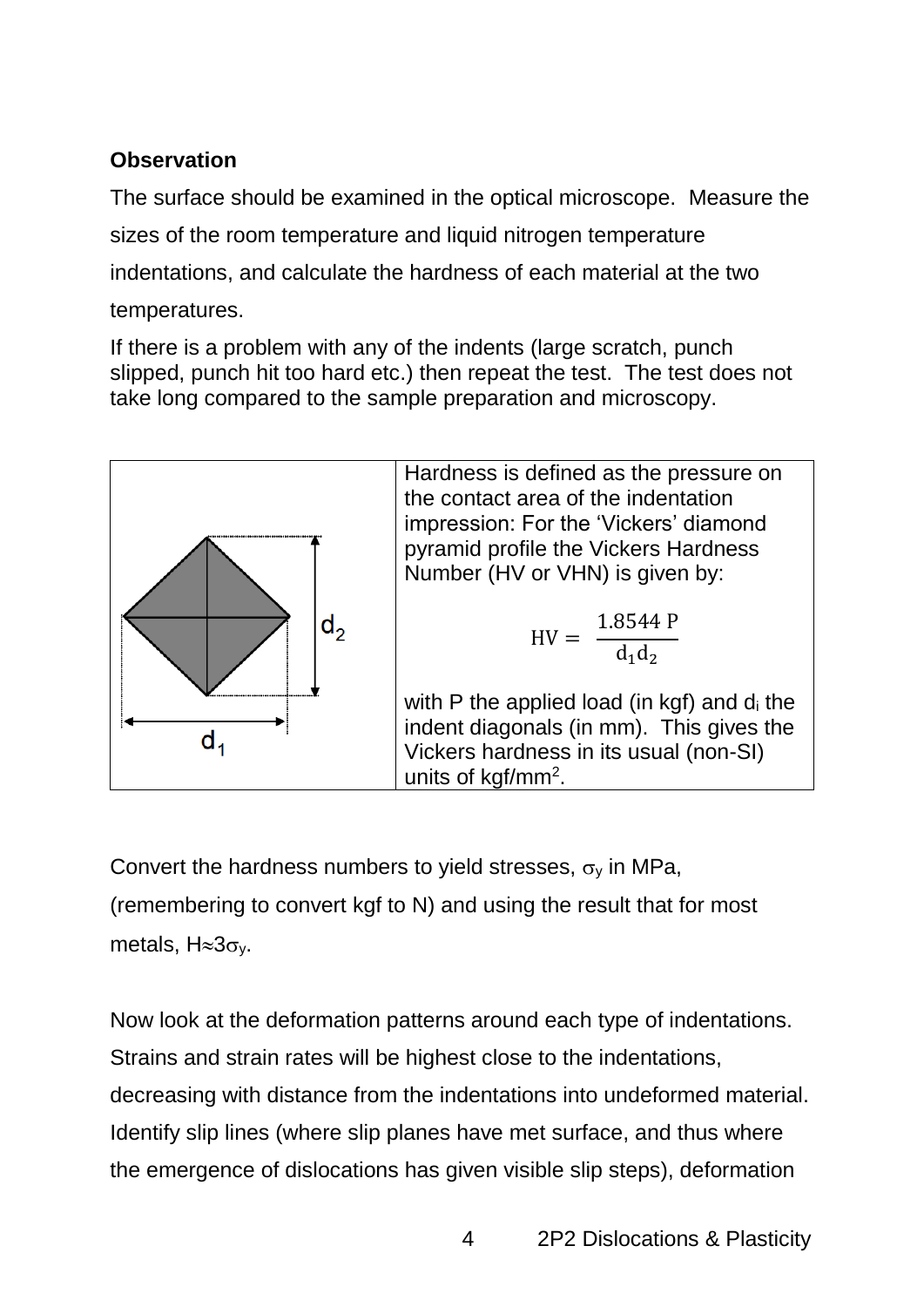twins (where twins meet the surface, they produce surface tilts) and any cracks; the relative numbers of these, and indeed whether they are present at all for a given deformation condition, will be different for the different materials.

Take photographs of characteristic deformation patterns in each case. For each metal/temperature/strain rate combination, determine what the mode of deformation are, and why. Metals might respond to an applied loading by slip, twinning or fracture. What factors will determine which will happen – in terms of the crystal structure and dislocation structure of the materials? Think about how each material behaves individually, and also how behaviour varies across the range of materials and test conditions used.

#### **Some points to think about and explain:**

- How does hardness and therefore yield stress vary with material and temperature?
- What slip or twinning systems exist?
- If twins are seen, when were they formed? and what can their shape and thickness tell you?
- Do you see one set of slip line in each grain or many? Why?
- How do temperature and strain rate affect what you see?
- Why do some metals twin when deformed and not others?
- Why do some metals have wavy slip lines and not others?
- What role does stacking fault energy play?
- Does behaviour change with temperature and strain rate? In which materials? Why?
- What would you expect to happen if you increased the test temperature (to say,  $400^{\circ}$ C)?